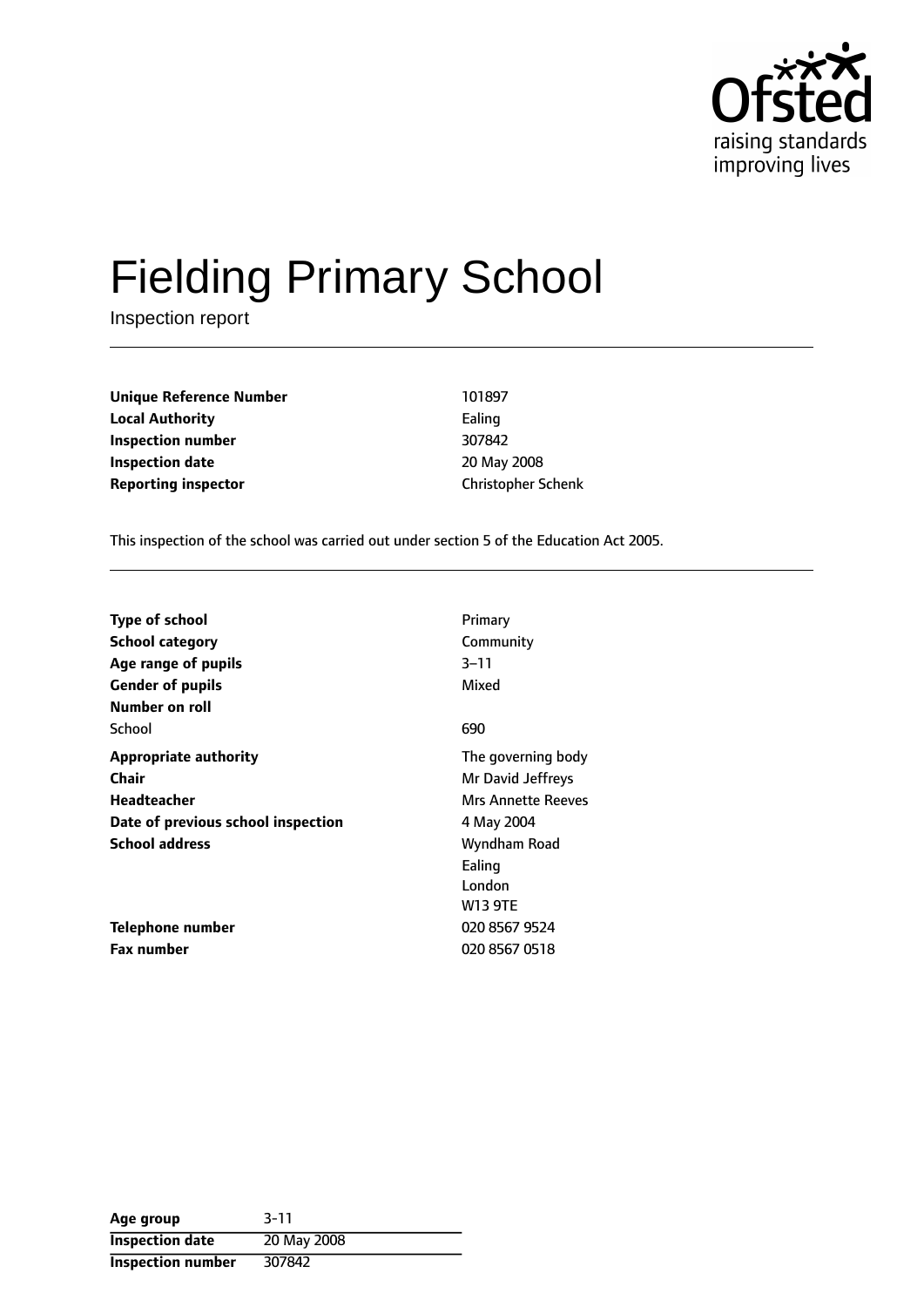.

© Crown copyright 2008

#### Website: www.ofsted.gov.uk

This document may be reproduced in whole or in part for non-commercial educational purposes, provided that the information quoted is reproduced without adaptation and the source and date of publication are stated.

Further copies of this report are obtainable from the school. Under the Education Act 2005, the school must provide a copy of this report free of charge to certain categories of people. A charge not exceeding the full cost of reproduction may be made for any other copies supplied.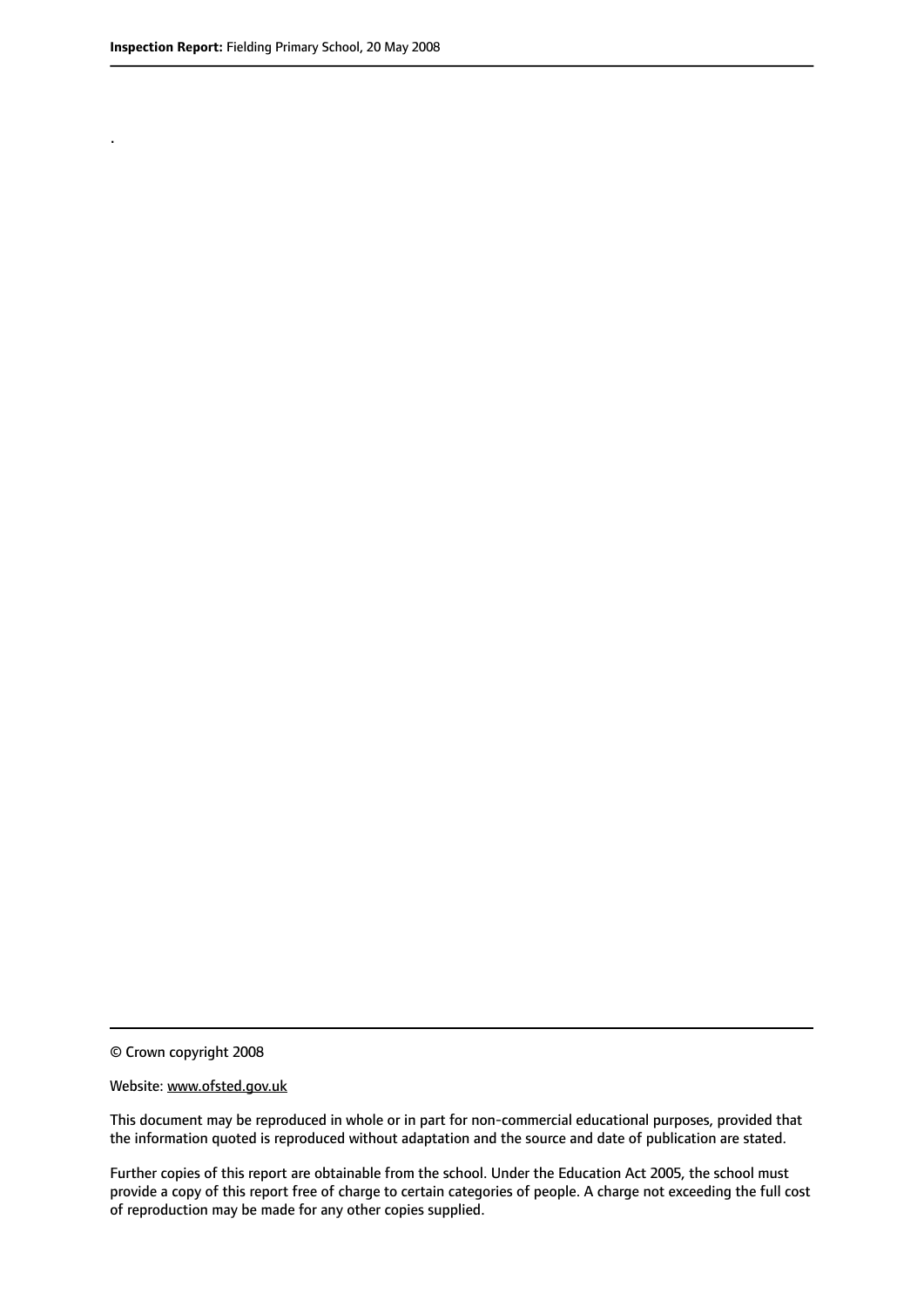## **Introduction**

The inspection was carried out by an Additional Inspector who attended an assembly, observed teaching and learning in all year groups, met groups of pupils, held discussions with the headteacher, the chair of governors and senior staff and looked at a range of documents and at the questionnaires returned by parents. The inspection focused particularly on the way in which standards at the end of Key Stage 1 have improved recently, the provision for pupils who speak English as an additional language and the new development plan that the school is currently putting together. The inspector found no evidence to suggest that the school's own assessments, as given in its self-evaluation, were not justified and these have been included where appropriate in the report.

## **Description of the school**

Fielding is considerably larger than most primary schools, with three classes in each year group and 92 children attending part-time in the nursery. The school is in a relatively prosperous area: most pupils live within half a mile, though some come from further afield. The proportion of pupils from minority ethnic groups is higher than in most schools nationally, and so is the proportion whose first language is not English. The proportion of pupils with learning difficulties and/or disabilities is a little below the national figure: most of these have moderate learning or behavioural difficulties, but there are a few whose difficulties are more severe including some with Down's Syndrome and some with Autistic Spectrum Disorders, who have statements of special educational need. The school has achieved Healthy School status and has gained the Activemark for the last two years.

#### **Key for inspection grades**

| Grade 1 | Outstanding  |
|---------|--------------|
| Grade 2 | Good         |
| Grade 3 | Satisfactory |
| Grade 4 | Inadequate   |
|         |              |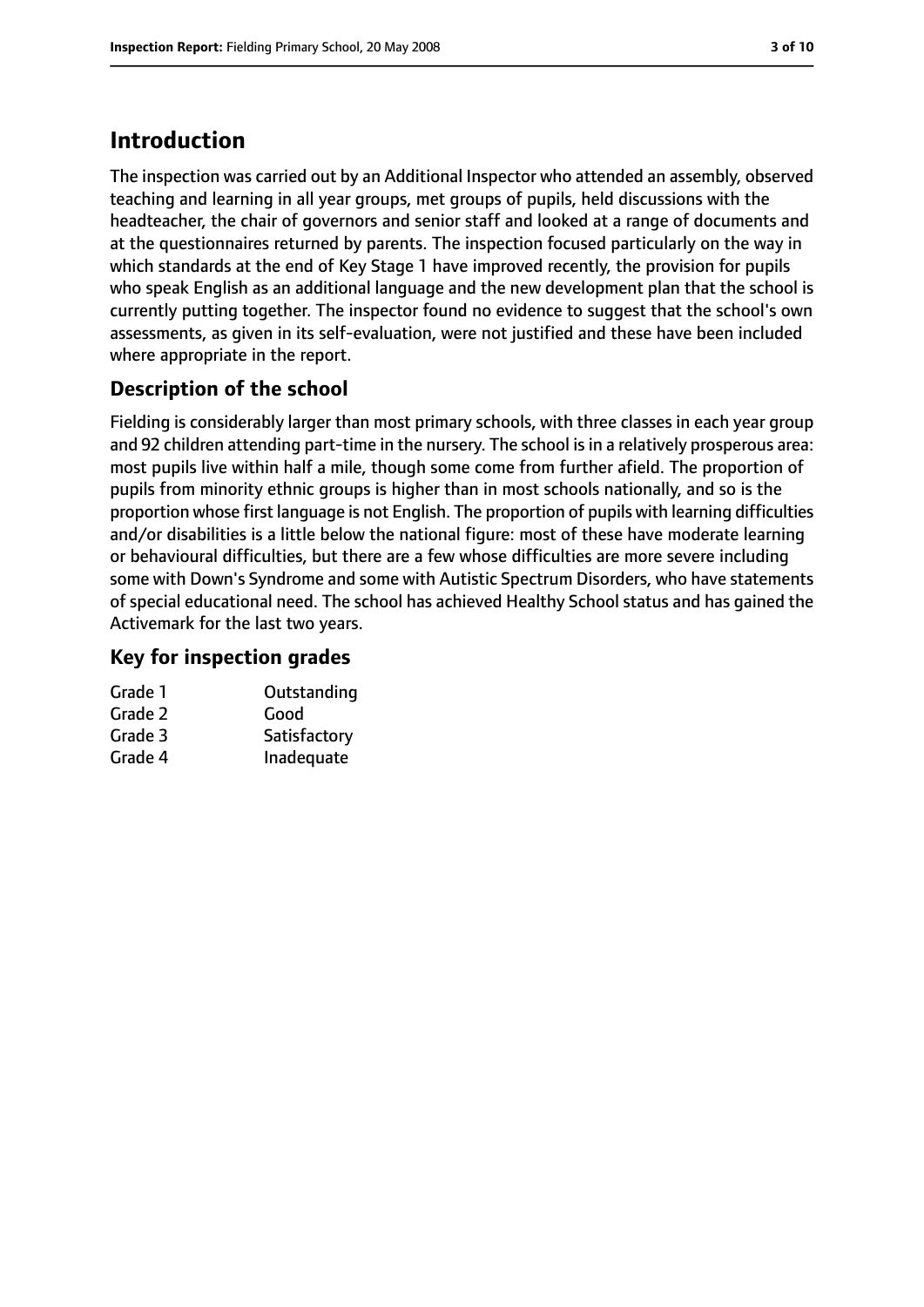## **Overall effectiveness of the school**

#### **Grade: 1**

'If you want to learn and have fun at the same time come to Fielding because it'ssuch a brilliant school: everyone involves you, everyone's so kind, you never feel left out.' These words of a Year 6 pupil encapsulate what makes the school outstanding. It is the combination of excellent learning, high levels of enjoyment and strong and inclusive care that together result in the pupils receiving a very good, all round education.

The pupils have very positive attitudes to learning and the teaching that they receive is consistently good and often outstanding. As a result, they make good or outstanding progress in a range of subjects. In 2007, pupils at the end of Year 2 attained standards in reading, writing and mathematics that were above average and pupils at the end of Year 6 attained exceptionally high standards in English, mathematics and science. The high standards are being sustained this year and the school's careful tracking of progress and regular assessments show that in all year groups pupils are achieving very well, and some make outstanding progress, not just in the core subjects but also in subjects like geography and history. Nearly all pupils are on track to reach the standard expected of the average 11-year-old by the time that they leave the school and around half are heading for the higher level.

The pupils' enjoyment of their learning is outstanding. The development of a more interesting and creative curriculum has been the key to the improvements that have taken place over the last few years. It is carefully planned to develop the pupils' key skills through a range of interesting and exciting activities, making sensible links between subjects. Because lessons are enjoyable, the pupils are highly motivated and able to concentrate well on what they are learning.

The adults and the pupils care for each other very well and this gives the pupils confidence, self-esteem and a strong sense of security. Their personal development is outstanding. At the time of the inspection, the focus for the week was on healthy eating and pupils showed a very good understanding of how to stay healthy and were developing work place skills very effectively, for example as they collaborated together to devise presentations and to analyse advertising techniques critically. Because the pupils' views are regularly sought and taken into account, they are able to make an outstanding contribution to the community of the school: 'Kids get to have a fair say; the adults don't make all the decisions', said another pupil.

The outstandingly strong and determined leadership of the headteacher has been a key factor in bringing the school to its present position, where the improvements can now be sustained and extended by the senior leadership team, who work together very closely and effectively. All members of staff share a common sense of purpose and a clear focus on promoting a high quality of education and care. As a result, there is a great deal of consistency in the approaches taken to the management of behaviour and to teaching and assessment. In all the lessons seen, teachers encouraged good behaviour, a strong emphasis was given to speaking and listening and lessons proceeded at a good pace with a variety of activities carefully planned around clear learning objectives. Pupils at different levels of attainment were given tasks that were not too easy and not too difficult, so that they were all challenged but none was overwhelmed. Teaching is frequently observed and the pupils' work is monitored. The reqular, but not over-complicated, arrangements for assessing pupils' attainment and tracking their progress, are very effective and are being used across an increasing number of subjects. There is an outstanding range of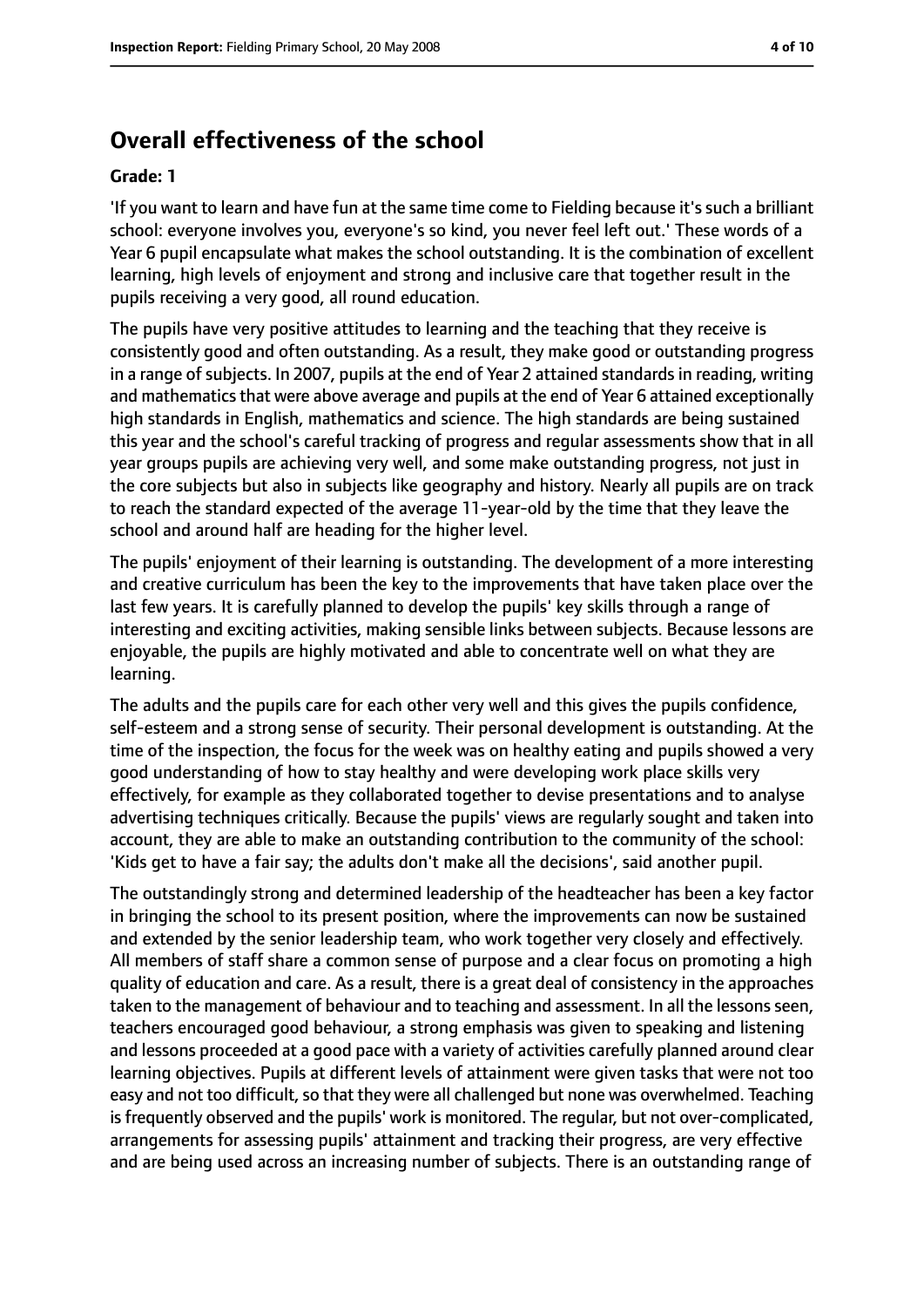extra-curricular activities and take up is carefully monitored to make sure that all groups of pupils are represented.

The school's self-evaluation is thorough and accurate. When weaknesses are identified, something is done about them. For example, a couple of years ago results at the end of Key Stage 1 dipped, particularly in writing. Effective action wastaken and considerable improvements took place in 2007, which are being sustained. At around the same time, the school identified weaknesses in the support for pupils who speak English as an additional language, which was targeted only on pupils at an early stage of learning English. The Governing Body persuaded the local authority to delegate the funding for the support and the school has used it well to help more advanced bilingual learners as well as those who come new to the school with very little English. As a result, the progress of bilingual learners has improved, and some have made extraordinarily rapid strides.

The school's robust management systems have enabled it to cope with temporary staffing difficulties. At the time of the inspection, there was no literacy leader and no coordinator for special educational needs in post, though both had been appointed for September 2008. While members of the senior leadership team have covered well, parents have not been sufficiently involved in the targets for pupils with mild or moderate learning difficulties.

A three-year development plan, starting in 2005, has been successfully implemented demonstrating the school's outstanding ability to bring about improvement. Governors and senior staff are working closely on a new development plan which has identified sensible and suitable priorities to enable the school to build further on its good practice. The need for closer partnership with parents has been identified, but needs to be given more emphasis. The response of parents to a questionnaire sent out at the time of the inspection was very positive in most respects. Nearly all parents agreed that their children were happy, safe and making good progress. However, a substantial minority, one in five of those responding, did not feel that the school seeks their views and takes account of their suggestions and concerns. The school communicates with parents in a variety of ways, including the recent decision to make homework details available on its web-site. However, the survey shows that it is not yet successful in making all parents feel involved.

#### **Effectiveness of the Foundation Stage**

#### **Grade: 1**

The Foundation Stage is outstandingly effective in providing for the children's welfare and in promoting their learning. Teachers, nursery nurses and teaching assistants work very well together to share their different expertise for the good of the children. There is an excellent range of interesting and stimulating activities, which are very well used to develop the children's skills in all areas of learning. Particular priority is rightly given to the development of speaking and listening and of social and emotional skills. The outdoor areas are well used: in the nursery, there is a particularly imaginative range of outdoor activities that encourages the children to explore and to be adventurous. When children first start, their attainments are often good for their age but the intake covers a wide range. Members of staff are particularly skilful in helping the less articulate and less mature to learn from their more advanced peers, while also ensuring that those who are further ahead are given suitable challenges. As a result, children make good, and sometimes outstanding, progress during their time in the Foundation Stage.

#### **What the school should do to improve further**

■ Complete the new development plan and implement it effectively.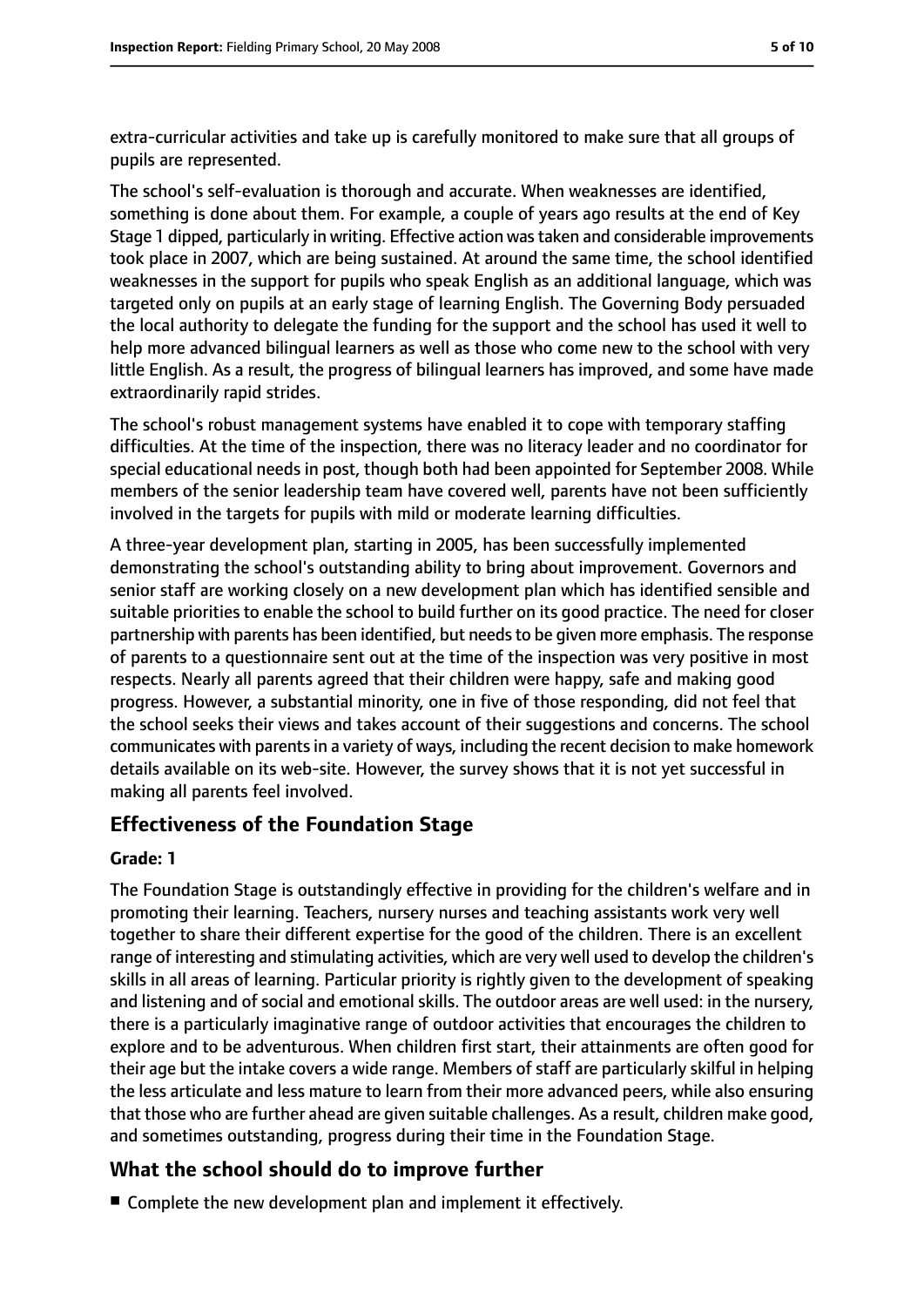■ Redouble efforts to make all parents feel involved.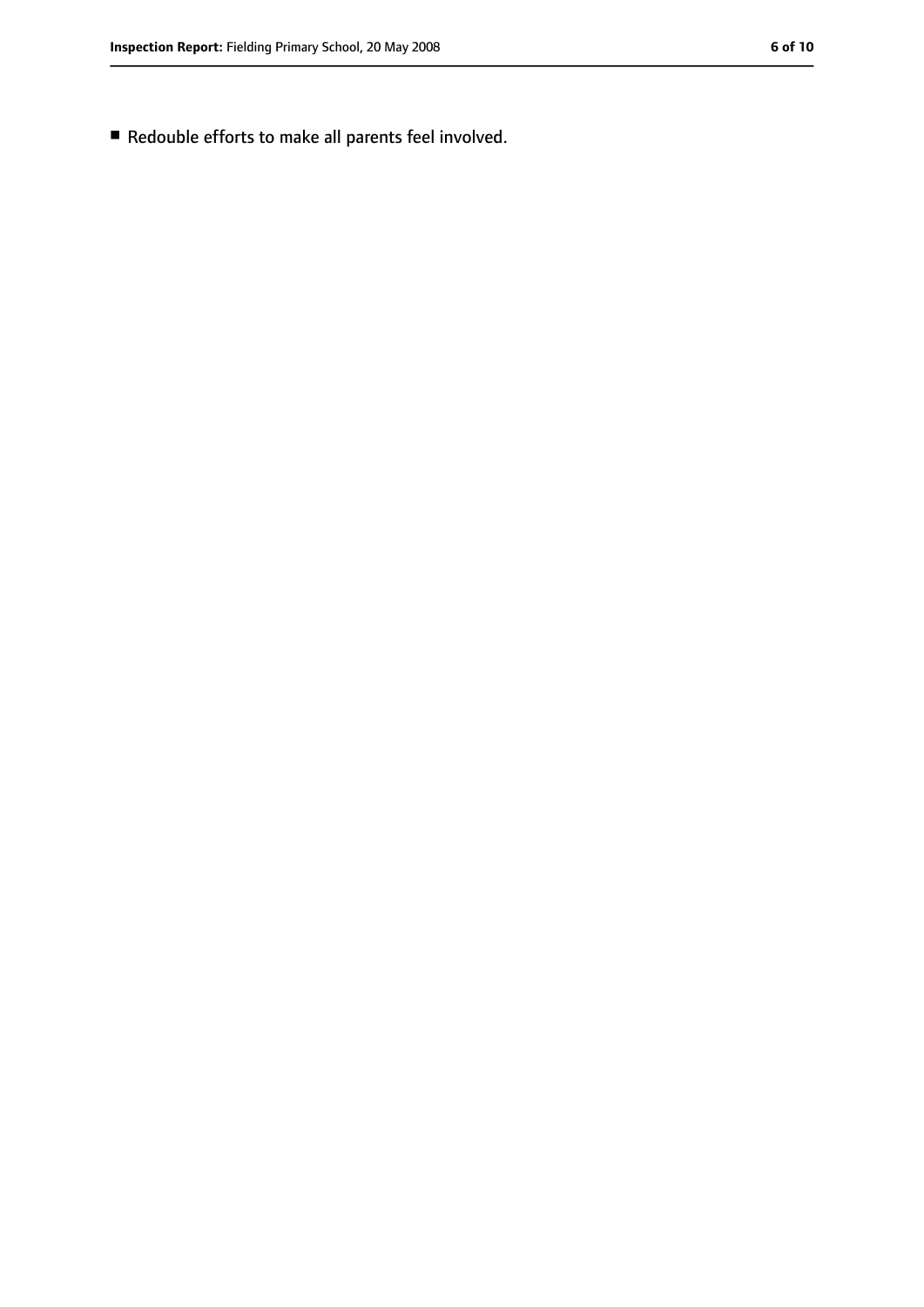**Any complaints about the inspection or the report should be made following the procedures set out in the guidance 'Complaints about school inspection', which is available from Ofsted's website: www.ofsted.gov.uk.**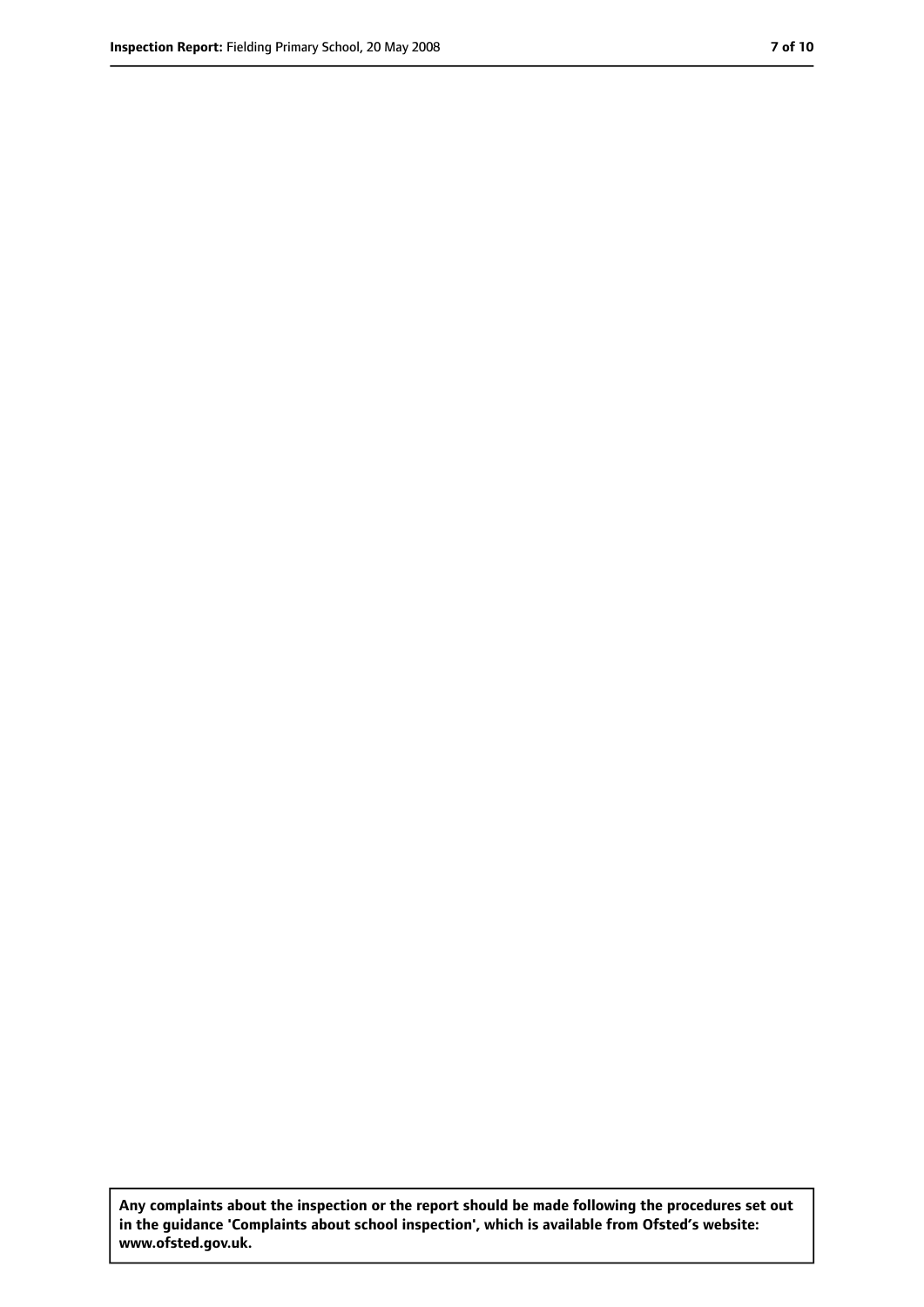#### **Annex A**

## **Inspection judgements**

| $^{\backprime}$ Key to judgements: grade 1 is outstanding, grade 2 good, grade 3 satisfactory, and | <b>School</b>  |
|----------------------------------------------------------------------------------------------------|----------------|
| arade 4 inadeguate                                                                                 | <b>Overall</b> |

### **Overall effectiveness**

| How effective, efficient and inclusive is the provision of education, integrated<br>care and any extended services in meeting the needs of learners? |     |
|------------------------------------------------------------------------------------------------------------------------------------------------------|-----|
| Effective steps have been taken to promote improvement since the last<br>inspection                                                                  | Yes |
| How well does the school work in partnership with others to promote learners'<br>well-being?                                                         |     |
| The effectiveness of the Foundation Stage                                                                                                            |     |
| The capacity to make any necessary improvements                                                                                                      |     |

#### **Achievement and standards**

| How well do learners achieve?                                                                               |  |
|-------------------------------------------------------------------------------------------------------------|--|
| The standards <sup>1</sup> reached by learners                                                              |  |
| How well learners make progress, taking account of any significant variations between<br>groups of learners |  |
| How well learners with learning difficulties and disabilities make progress                                 |  |

#### **Personal development and well-being**

| How good is the overall personal development and well-being of the<br>learners?                                  |  |
|------------------------------------------------------------------------------------------------------------------|--|
| The extent of learners' spiritual, moral, social and cultural development                                        |  |
| The extent to which learners adopt healthy lifestyles                                                            |  |
| The extent to which learners adopt safe practices                                                                |  |
| How well learners enjoy their education                                                                          |  |
| The attendance of learners                                                                                       |  |
| The behaviour of learners                                                                                        |  |
| The extent to which learners make a positive contribution to the community                                       |  |
| How well learners develop workplace and other skills that will contribute to<br>their future economic well-being |  |

#### **The quality of provision**

| How effective are teaching and learning in meeting the full range of the<br>learners' needs?          |  |
|-------------------------------------------------------------------------------------------------------|--|
| How well do the curriculum and other activities meet the range of needs<br>and interests of learners? |  |
| How well are learners cared for, quided and supported?                                                |  |

 $^1$  Grade 1 - Exceptionally and consistently high; Grade 2 - Generally above average with none significantly below average; Grade 3 - Broadly average to below average; Grade 4 - Exceptionally low.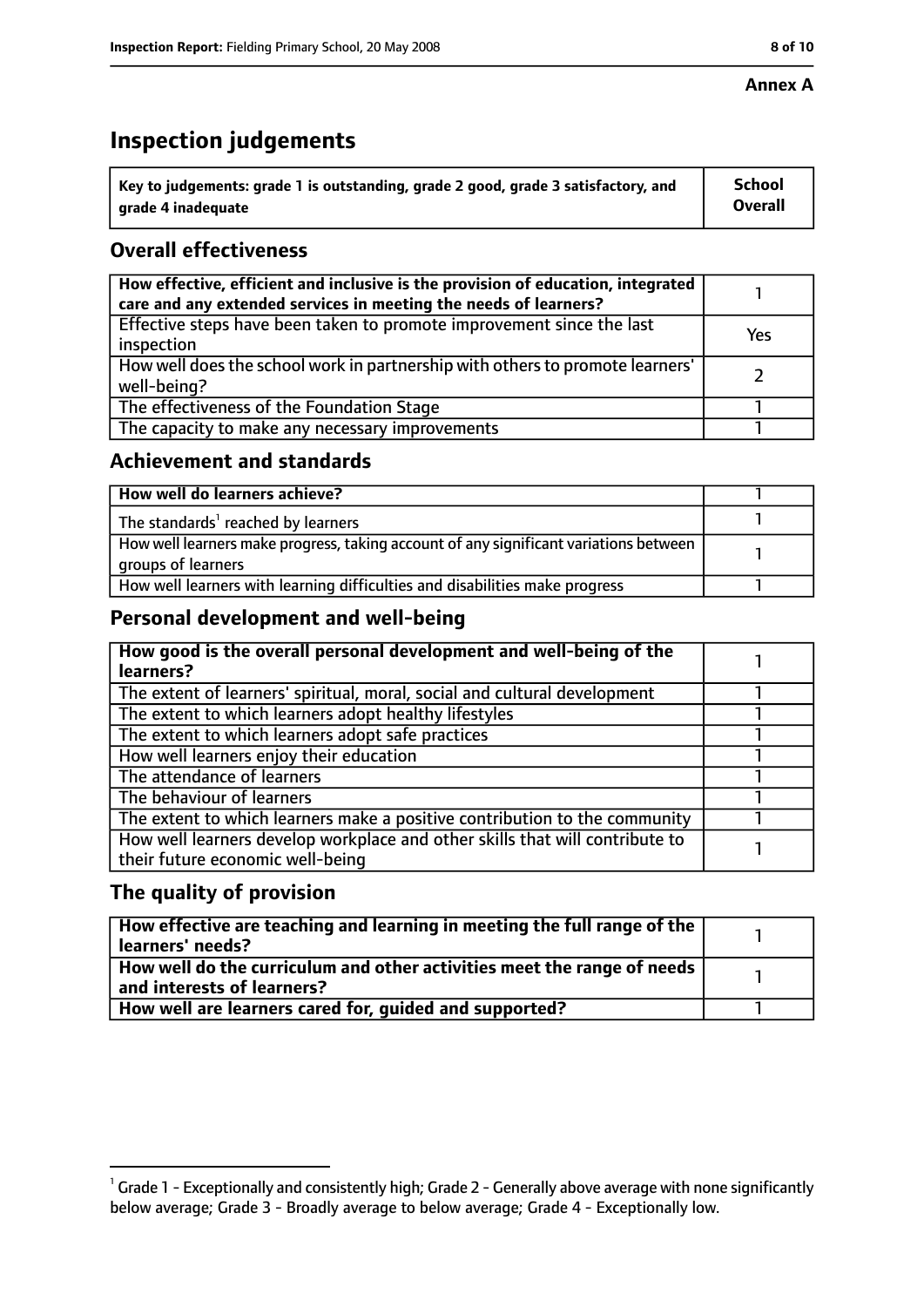## **Leadership and management**

| How effective are leadership and management in raising achievement<br>and supporting all learners?                                              |     |
|-------------------------------------------------------------------------------------------------------------------------------------------------|-----|
| How effectively leaders and managers at all levels set clear direction leading<br>to improvement and promote high quality of care and education |     |
| How effectively leaders and managers use challenging targets to raise standards                                                                 |     |
| The effectiveness of the school's self-evaluation                                                                                               |     |
| How well equality of opportunity is promoted and discrimination tackled so<br>that all learners achieve as well as they can                     |     |
| How effectively and efficiently resources, including staff, are deployed to<br>achieve value for money                                          |     |
| The extent to which governors and other supervisory boards discharge their<br>responsibilities                                                  |     |
| Do procedures for safequarding learners meet current government<br>requirements?                                                                | Yes |
| Does this school require special measures?                                                                                                      | No  |
| Does this school require a notice to improve?                                                                                                   | No  |